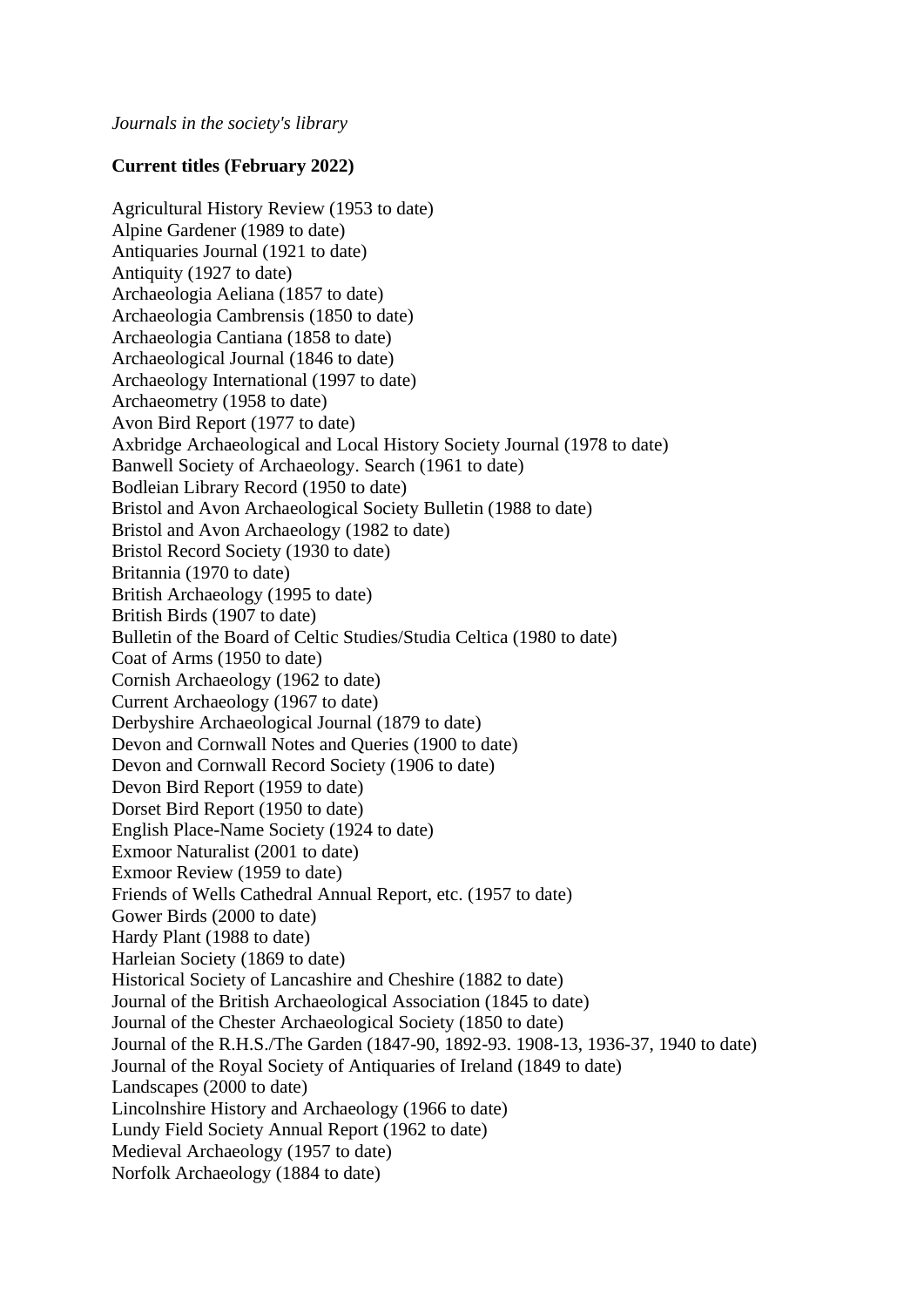Notes and Queries for Somerset and Dorset (1890 to date) Plant Heritage (1982 to date) Plantsman (1986 to date) Post-Medieval Archaeology (1967 to date) Proceedings of the Bristol Naturalists' Society (1866 to date) Proceedings of the Devon Archaeological Society (1929 to date) Proceedings of the Dorset Natural History and Archaeological Society (1877 to date) Proceedings of the Hampshire Field Club and Archaeological Society (1885 to date) Proceedings of the Prehistoric Society (1908 to date) Proceedings of the Society of Antiquaries of Scotland (1852 to date) Proceedings of the Somerset Archaeological and Natural History Society (1849 to date) Proceedings of the Suffolk Institute of Archaeology (1853 to date) Proceedings of the University of Bristol Spelaeological Society (1919 to date) Proceedings of the Ussher Society/Geoscience in South-West England (1997 to date) Publications of the Thoresby Society (1872 to date) Report and Transactions of the Devonshire Association (1862 to date) Reports of the Wells Natural History and Archaeological Society (1900 to date) Rescue News (1972 to date) Royal Institute of Cornwall Journal (1866 to date) Somerset Birds (1919 to date) Somerset Record Society (1887 to date) Surrey Archaeological Collections (1858 to date) Sussex Archaeological Collections (1848 to date) Transactions of the Birmingham and Warwickshire Archaeological Society (1870 to date) Transactions of the Bristol and Gloucestershire Archaeological Society (1876 to date) Transactions of the Cumberland and Westmorland Antiquarian ... Society (1909 to date) Transactions of the Essex Archaeological Society (1878 to date) Transactions of the Shropshire Archaeological Society (1878 to date) Transactions of the Woolhope Naturalists' Field Club (1868 to date) Transactions of the Worcestershire Archaeological Society (1930 to date) Ulster Journal of Archaeology (1939 to date) Vernacular Architecture (1970 to date) Wiltshire Archaeological and Natural History Magazine (1853 to date) Wiltshire Record Society (1939 to date) Yeovil Archaeological and Local History Society. Chronicle (1988 to date)

## **Discontinued titles**

Acta Biologica Cracoviensia. Series Botanica (1958-2000) Acta Biologica Cracoviensia. Series Zoologica (1958-1985, 1987-2000) Ancestor (1902-1905) Annales Zoologici (1924-1934, 1973-1997) Annual Bulletin/Société jersiaise (1910-1928, 1956-2021) Antiquary (1880-1915) Arbeits- und Forschungberichte zur sächsischen Bodendenkmalpflege (2004-2016) Archaeologia (1760-2007) Archaeological Newsletter (1948-1965) Archaeological Review (1966-1972) Archaeology in Britain (1972-1990)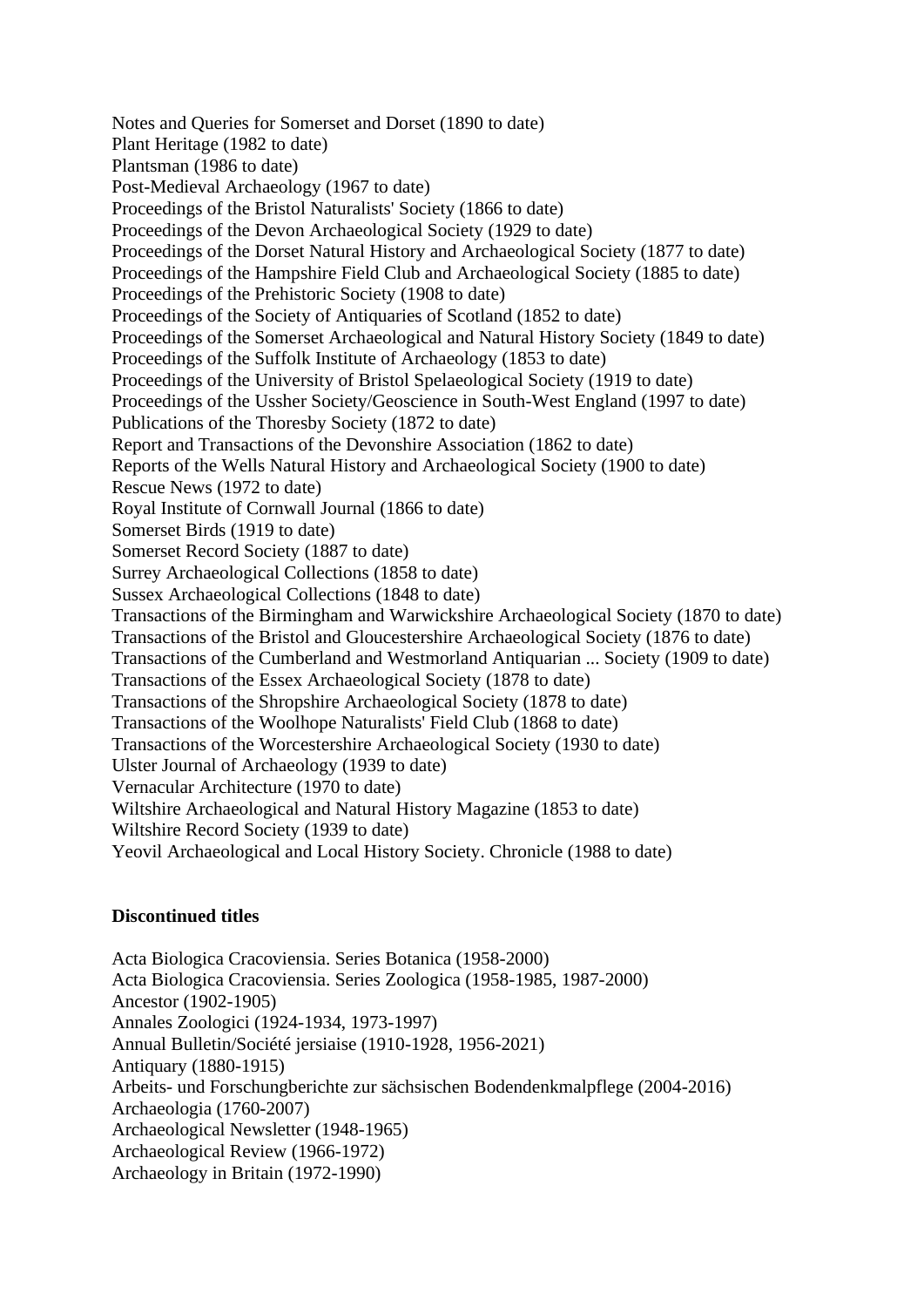Axbridge Caving Group and Archaeological Society Journal (1952-1970) Bath & Camerton Archaeological Society. Camertonia (1950-79, 1982-8, 1990-1, 2001-10) Bath and Wells Diocesan Gazette (1930-1958) Berkshire Archaeological Journal (1934-2008) Bird Study (1954-1984) Birds (1966-1976) Bridgwater ... Archaeological Society Annual Report & Newsletter (1990-2005) Bristol Archaeological Research Group Bulletin (1962-1988) Bristol Archaeological Research Group Review (1980-1981) Bristol Bird Report (1960-1967, 1969-1973) British Archaeological Abstracts/Bibliography (1967-2004) British Caver (1942-1947) British Museum Quarterly (1926-1953) Bulletin of the Institute of Archaeology (1958-1994) Bulletin of the Institute of Historical Research (1961-1971) Bulletin of the Royal Botanic Gardens, Kew (1918-1921, 1926-1927) Bulletins (from the London Gazette) (1793-1897) Burlington Magazine (1903-1910) Burnham-on-Sea Archaeological and Natural History Society Journal (1989-2000) Castle Cary Visitor (1896-1915) Caves and Caving (1937-1938) Church Monuments (1985-1992) Clevedon and District Archaeological Society Newsletter (1985-2009) Connoisseur (1901-1956) Council for British Archaeology South West Journal (1998-2009) Country Life (1928-1936) Curtis's Botanical Magazine (1773-1803) Downside Review (1901-1947) Early English Text Society (1864-1916) East Riding Antiquarian Society Transactions (1893-1939) Economic History Review (1958-1977) Entomologist (1872-1885, 1894-1919, 1927-1936, 1960-1967) Entomologist's Gazette (1958-1967) Entomologist's Monthly Magazine (1864-1891, 1950-1966) Entomologist's Record (1895-1907) Family Tree Magazine (1984-2004) Field Studies (1983-1988) Flintshire Historical Society Publications (1951-1980) Folk Life (1963-2003) Folk Lore (1883-1941) Fragmenta Faunistica (1930-1967) Friends of the University of Bristol Botanic Garden newsletter (1989-2011) Gardens Illustrated (1993-2001) Genealogist (1884-1922) Genealogists' Magazine (1925-2009) Gentleman's Magazine (1731-1844) Germania (1950-2019) Gloucestershire Notes and Queries (1881-1904) Gwent Bird Report (1975-1986, 1988, 1992-1999) Hardy Plant Society Peony Group Newsletter (2011-2017)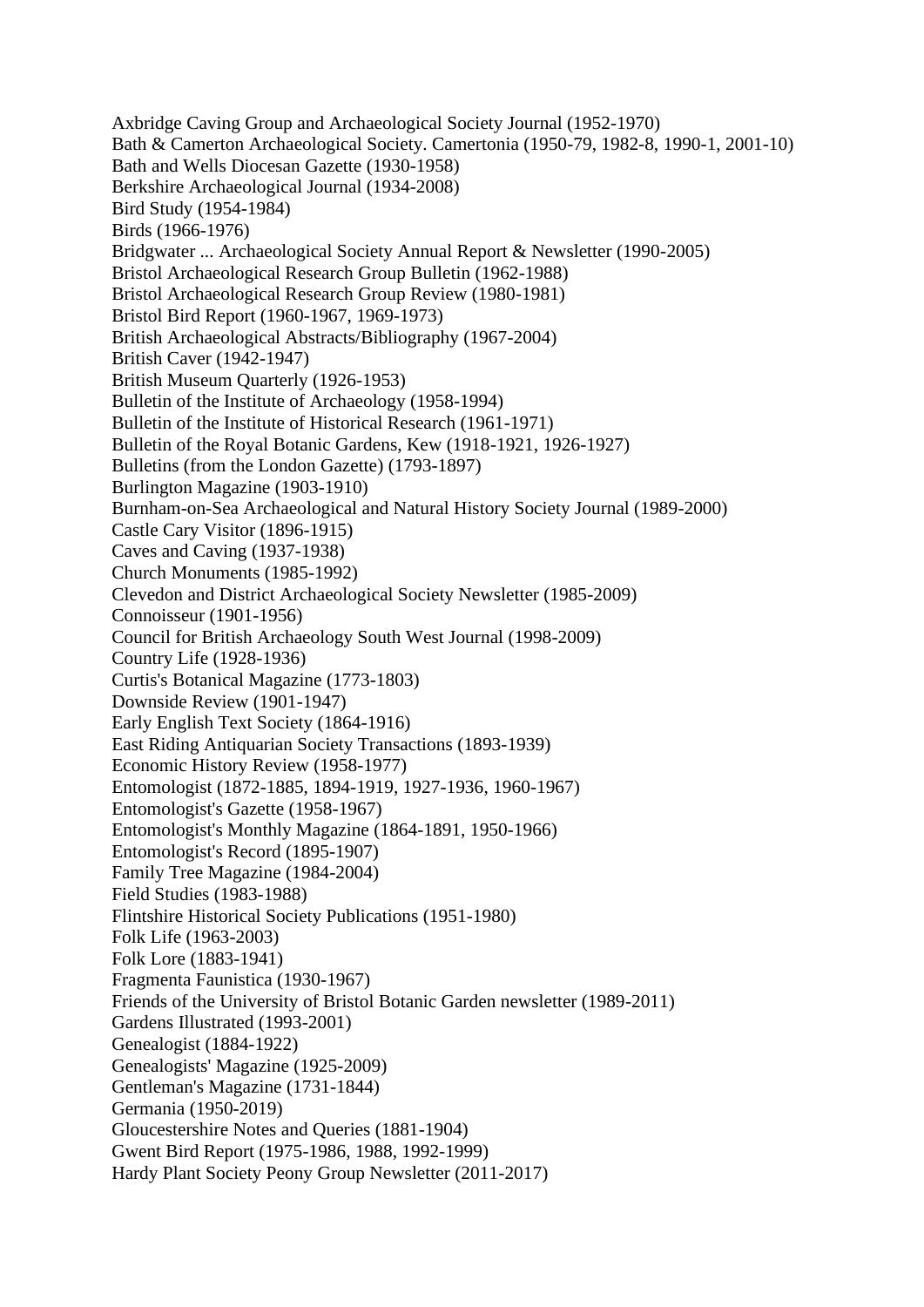Hardy Plant Society Somerset Group Newsletter (2013-2018) History (1957-1992) Hobby: Wiltshire Bird Report (1975-1992, 1994-1998) Industrial Archaeology (1964-1977) Journal of Animal Ecology (2000-2004) Journal of Applied Ecology (2000-2004) Journal of Botany (1863-1940) Journal of Ecology (2000-2004) Journal of Roman Studies (1911-1969) Journal of the Anthropological Institute (1899-1959) Journal of the Royal Microscopical Society (1908-1935) Journal of the Royal Society of Arts (1978-1994) Journal of Zoology (1963-1995) Kew (1991-2007) Landscape History (1978-1985) Local Historian (1952-2004) London Bird Report (1936-1945) Meddelanden från Lunds universitets historiska museum (1946-1982) Medieval Village/Settlement Research Group (1965-2006) Memorabilia Zoologica (1958-1972) Midland Ancestor (1971-2009) Monmouthshire Antiquary (1961-1980) Museums Journal (1930-1993) New England Historical and Genealogical Register (1880-2021) New Journal of Botany (2011-2017) NewsWARP (1993-2002) Nexus/New England Ancestors/American Ancestors (1977-2021) North Wansdyke Past and Present (1987-1998) Notes and Queries (1849-1982) Numismatic Chronicle (1868-1874) Oxford Historical Society (1884-1922) Oxoniensia (1936-2018) Palaeontology (1957-1993) Palestine Exploration Quarterly (1937-1963) Papers of the British School at Rome (1902-1975) Past and Present (1965-1976) Paxton's Magazine of Botany (1834-1849) Period Home (1980-1988) Popular Archaeology (1979-1988) Proceedings of the Archaeological Institute (1845-1853) Proceedings of the Bath Natural History and Antiquarian Field Club (1865-1905) Proceedings of the Cambridge Antiquarian Society (1850-2018) Proceedings of the Clifton Antiquarian Club (1884-1912) Proceedings of the Entomological Society (1926-1937, 1944-1964) Proceedings of the Geologists' Association (1861-2008) Proceedings of the Royal Irish Academy (1836-1858, 1870-1998) Proceedings of the Society of Antiquaries of London (1843-1920) Proceedings of the Society of Antiquaries of Newcastle-upon-Tyne (1895-1956) Proceedings of the Somerset Archaeological ... Society Bath Branch (1904-1938) Reliquary and Illustrated Archaeologist (1893-1909)